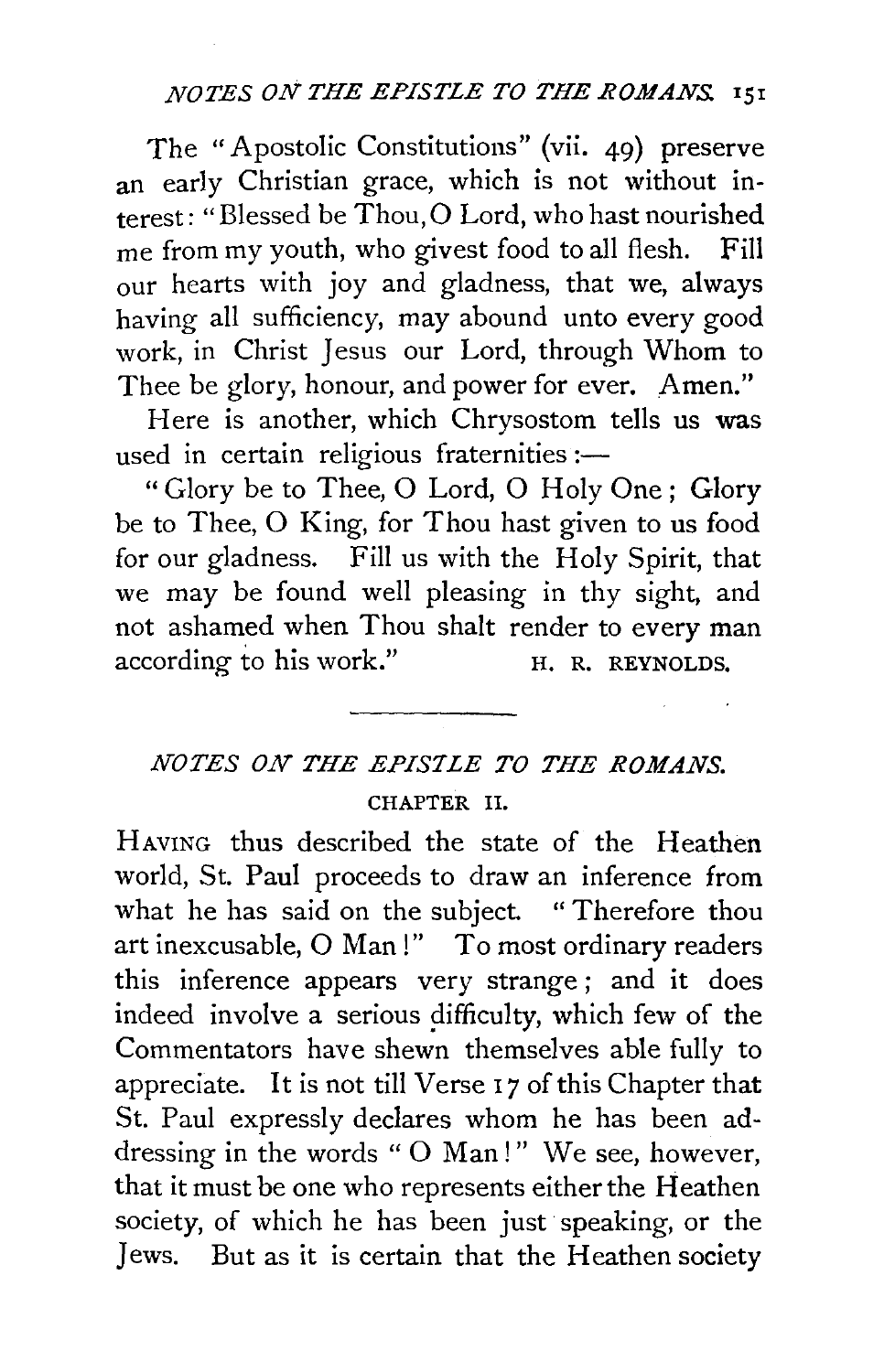did not in any proper sense sit in judgment on itself, it can be only the Jew who is here addressed. If the Apostle had put his argument in a logical form, it would have run something like this : A man is inexcusable who sits in judgment on offences which he himself commits. But the Jew does sit in judgment on the offences of the Heathen world, of which he himself partakes ; and, therefore, is inexcusable and self-condemned. That is perfectly correct in form, but it takes for granted the proposition that the Jews were guilty of the same offences as the Heathen whom they condemned. St. Paul, however, can hardly have meant to impute to the Jews a corruption like that which prevailed among the Heathen. We are sure that whatever cases of this kind may have existed must have formed very rare exceptions to the general rule; and that ordinary Jews were as blameless in their outward conduct, and lived as decent respectable lives as St. Paul himself before his conversion.

The Pharisees, who incurred the severest rebukes from our Lord and before Him from John the Baptist, though, when considered in themselves, a large class, were but a small one when compared with the great bulk of the Jewish people. This would follow from the fact that they filled the highest places in society, and were looked up to with reverence as teachers, exemplars, and guides. Moreover their characteristic sin was not any form of gross and scandalous immorality, but of hypocrisy. They pretended to a super-eminent degree of sanctity and strictness, which they used as a cloak to cover their greediness and ambition, "Devouring widows' houses, and, for a pretence, making long prayers."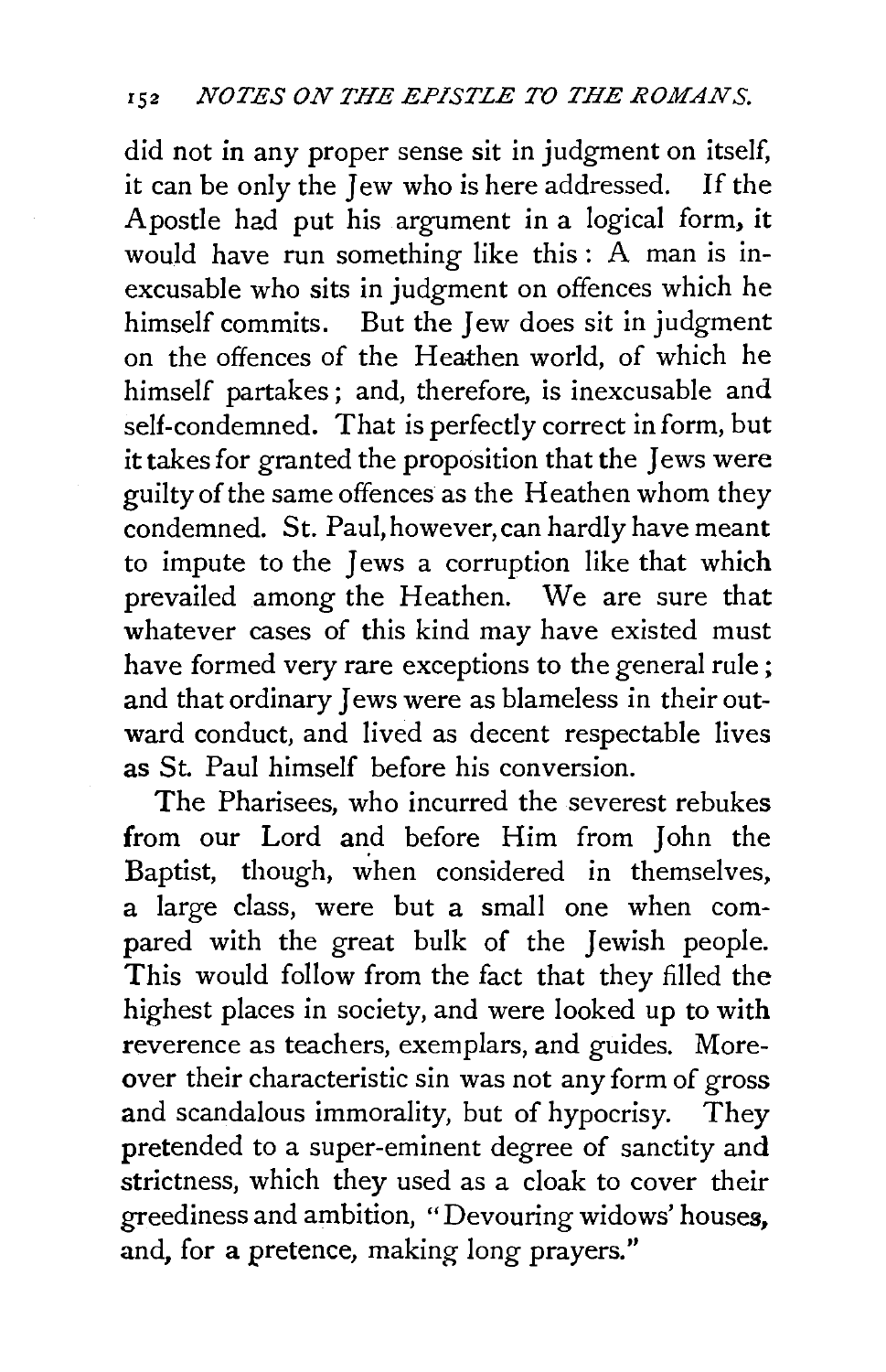The sin of the people at large was one rather of omission than of commission. Absorbed in an empty formality, they neglected the two great commandments of the Law,—Love to God and to their neighbour. This, however, is not that with which they are charged by St. Paul; and the offences to which he refers in the 22nd and following verses of Chapter i. must be considered only as illustrations of his general statement as to that which made their condemnation of the Heathen inexcusable. At verse 22 the Apostle says of the Heathen that,  $pro$ *fessing themselves to be wise, they became fools.* This has appeared to some to relate to the Heathen philosophy, and has suggested the question, whether St. Paul was acquainted with it ; and if so, what view he took of it. The quotations which he gives from Greek poetry in his speech at the Areopagus, and in the Epistle to Titus and the First Epistle to the Corinthians, Chap. xv. 33 (which is probably not taken from any poet, but from a familiar proverb), would not be sufficient ground for an inference as to the extent of his acquaintance with Greek literature; and the education he had received at Tarsus, and at the feet of Gamaliel, does not seem likely to have cultivated a taste for its beauty.

As to the subject-matter,—he could have taken very little interest in the speculations of the Alexandrian philosophy, which he would consider as vain and presumptuous; or in the controversies of the Stoics and Epicureans whom he encountered at Athens, or of the Peripatetics and of the New Academy, which he would have looked upon as little better than empty trifling. If he had been acquainted with the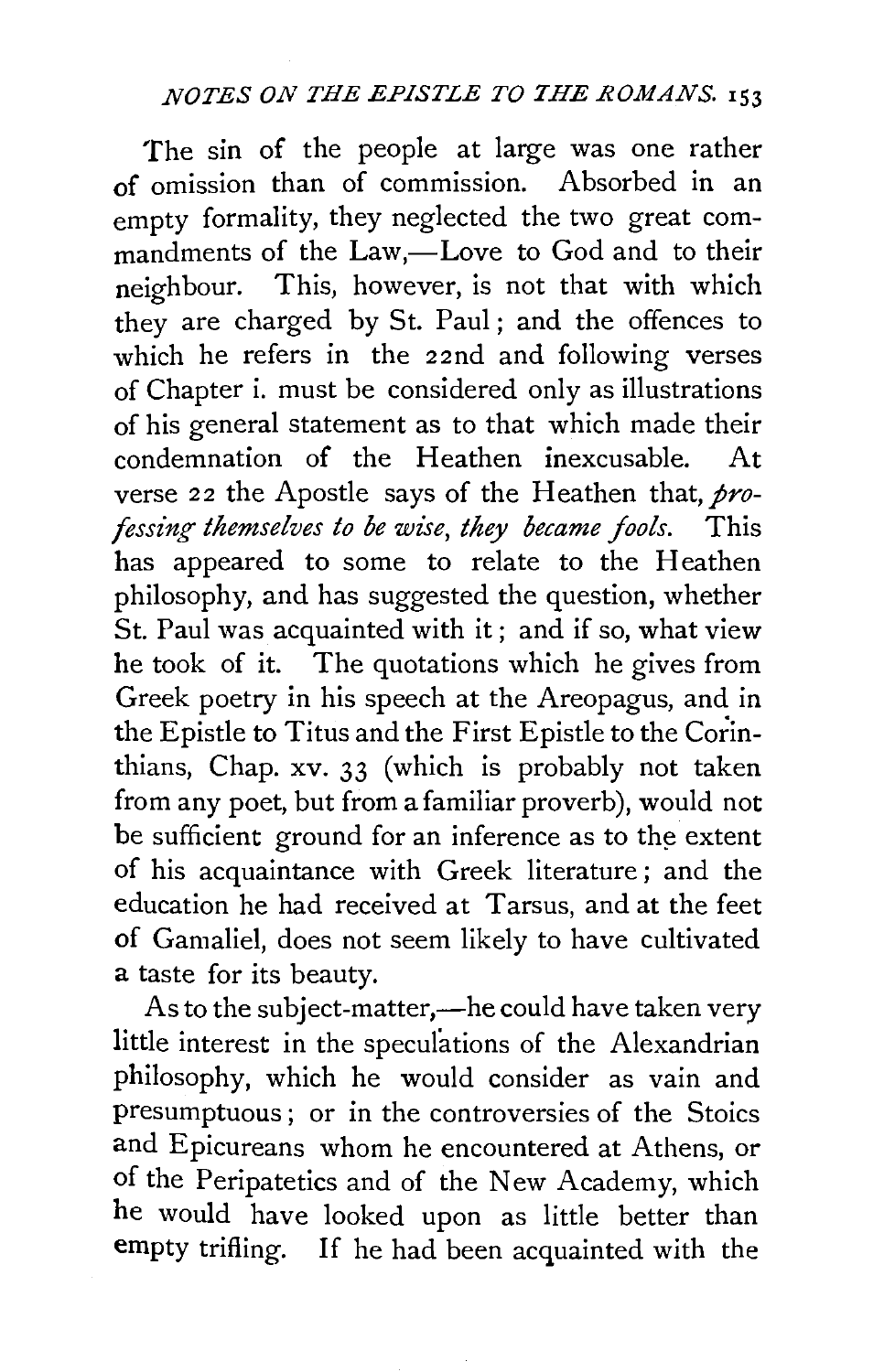writings of Plato, one is loth to believe that he would not have been favourably impressed by the numerous approximations to Christian doctrine which he would have found there. But, still, he would have measured their value by the effect they produced on the hearts and lives of men ; and finding that, for this purpose, they were almost totally inefficient, and did not even aim at such a result as to the great mass of mankind, it would seem that he must have regarded them as almost utterly worthless. The question, however, arising from Verse 22 is, as to the Apostle's meaning in the words, *"professing themselves to be wise, they became fools/"* and we are led to ask what is the *wisdom* and what the *folly* which he is speaking of. It appears from the context that the wisdom was that by which, neglecting the witness which God had given of Himself in the works of Creation, they were led astray into idolatry, and indulged their *vain imaginations* in the invention of their fabulous mythology. This, however, it must be observed, was not the work of the philosophers, who, on the contrary, were always sceptical and hostile to it, but partly of the poets, as to whom Herodotus observes, that Homer and Hesiod were the founders of Greek religion, and partly of the people itself, which was continually moulding the traditions they received into new shapes.

The *wisdom* ( $\sigma$ o $\phi$ *ia*) which they are said to have professed seems to refer, not to philosophy, but to that excellence in science and art in which they were undoubtedly without a rival in the ancient world. Their *folly* consisted in their making this wisdom subservient to a vain creed and to a superstitious worship.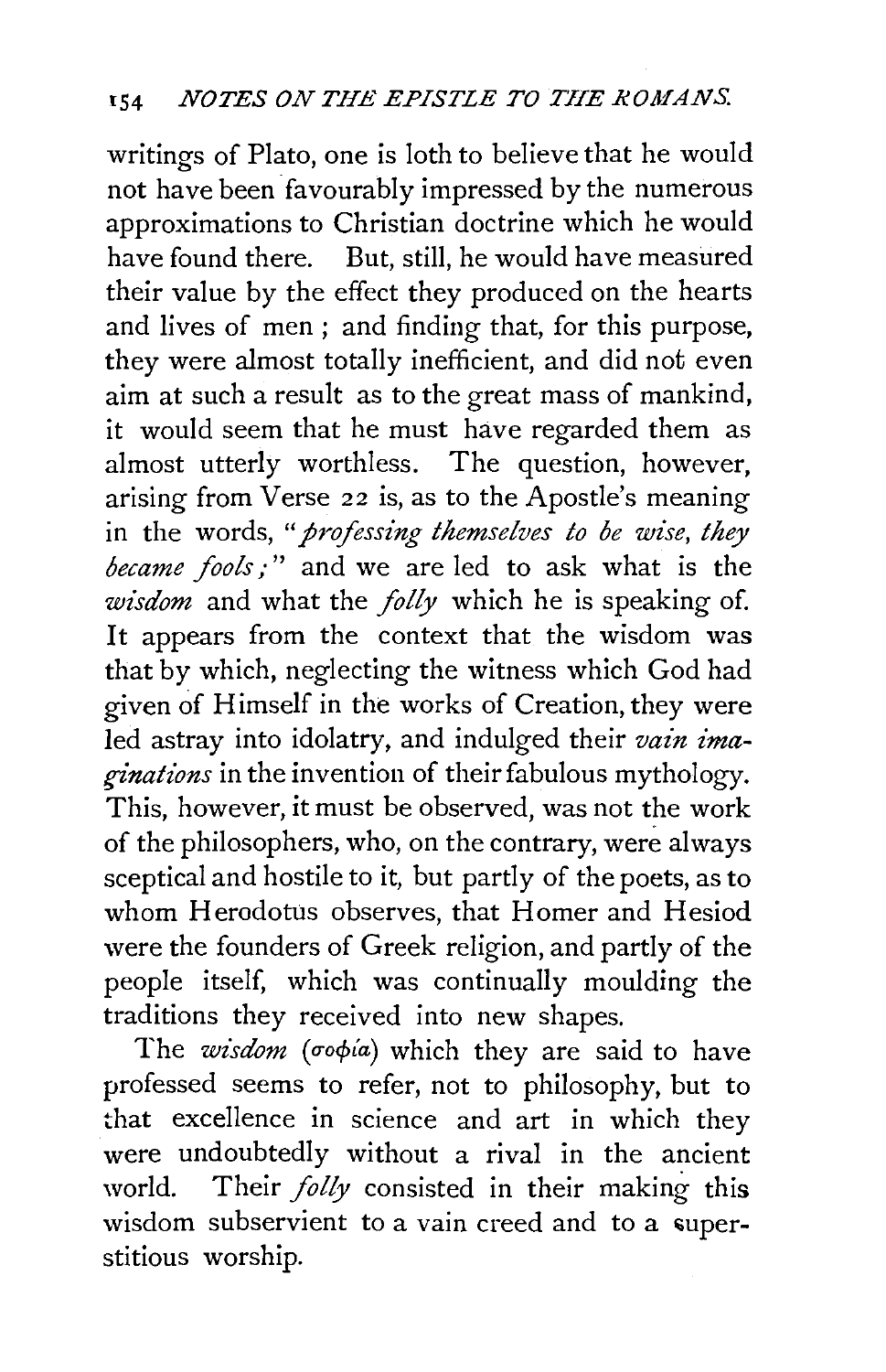VERSE *2.-We are sure that the judgment of God is according unto truth against them which commit such thing-s.* But it would not be *accordtng unto truth* if they who commit such things were to escape with impunity.

VERSE 3.—Strong emphasis is to be laid on the word *thou*,—" that *thou* shalt escape the judgment of God," while others, not more guilty, are punished.

VERSE  $4. -Or$  *despisest thou?* is as much as to say, art thou not shewing that thoudespisest the riches? &c.

V ERSE s.-The word translated *against,* is properly *in,* the day of wrath. But the Apostle had in view the completion of the *treastwe* of *wrath,* which would not take place before the day of wrath, or the last judgment.

V ERSE 6.-*Who will render to every man according to his deeds.* Some have found it difficult to reconcile this language with what the Apostle elsewhere says as to justifying faith; but there is no real contradiction between the Apostle's silence and his express teaching on this subject. He traces the orbit in which all who are to attain to eternal life must be found moving: but he says nothing here as to the nature of the force by which they are to be kept in that orbit.

V ERSE 8.-The word rendered *contentious (€geptBelac;)*  is totally mistranslated, on the supposition that it has something to do with the word *€ptc;,* strife, with which it is wholly unconnected. It comes from  $\epsilon_{\rho\iota}\theta_{\rho\sigma}$ , a day-labourer, a hireling, one who labours for hire: and it is applied by Homer to mowers and reapers who work for hire. The word  $\epsilon_{\rho\nu}$  folgeta is used of those who caiwass for office, and form parties and cabals to accomplish their ends. Hence, in the largest sense, it will signify those who labour for their own private and selfish ends ; and it is remarkable that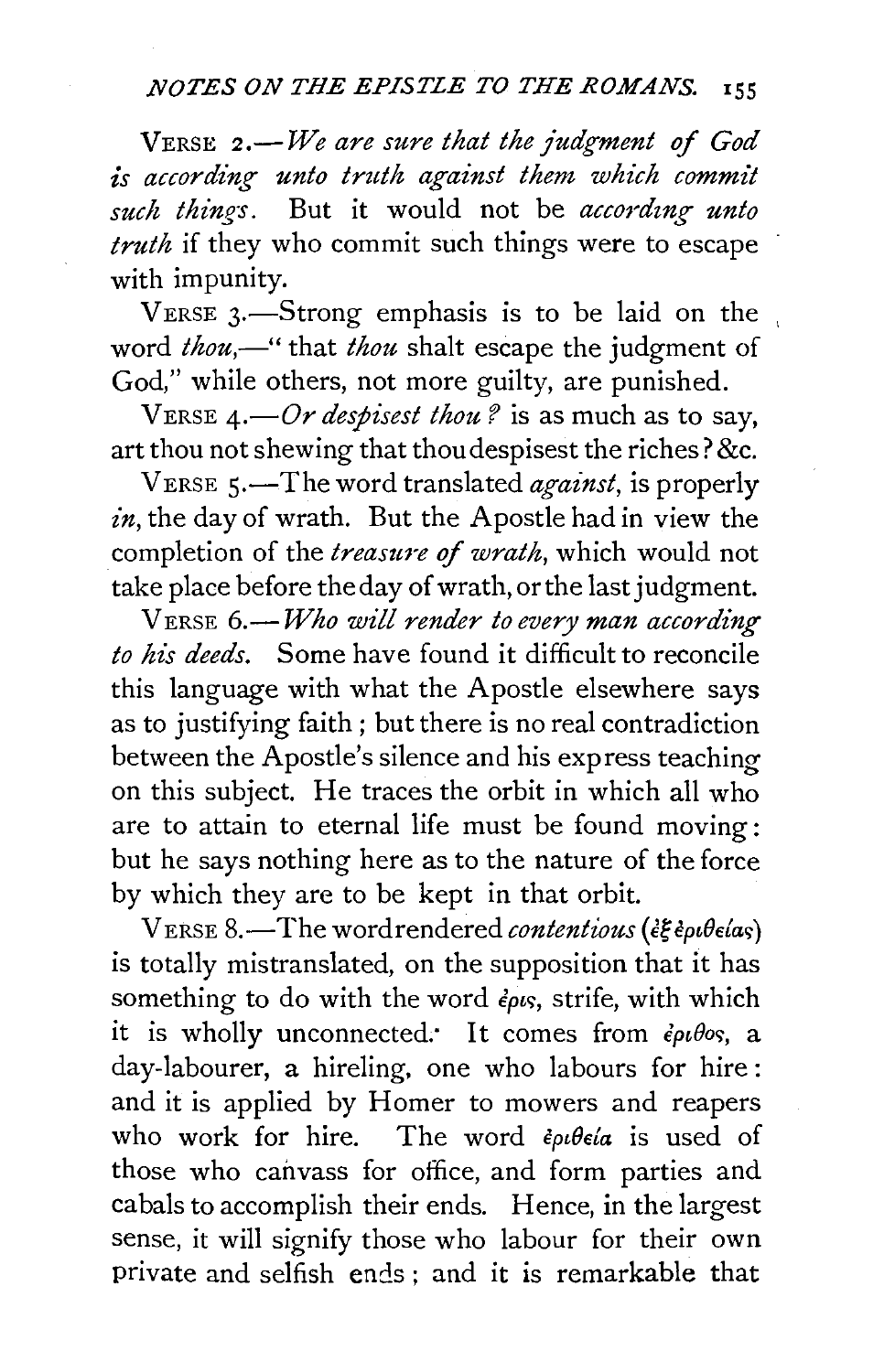this should be contrasted with the patient continuance in well doing, as containing in itself every kind of evil. The words rendered *unto them that are contentious,* would be more properly translated *to them who are* of *a mercenary spirit.* 

VERSE 11.<sup>-The words, *there is no respect of persons*</sup> *with God,* complete the exposure of the presumption which led the Jews to imagine that they should escape the judgment of God under cover of their religious privileges.

Here, however, a question may arise whether this statement is consistent with the priority assigned to the Jews by the words, " *the* 7 *ew first, and also the Gentile."* But, in the first place, it seems clear that the priority cannot relate to the order of time, since it is to be declared at the final judgment ; and then it can only refer to the nature and amount of the reward or punishment to be received by Jew and Gentile. We could easily understand that it would be required by the Divine justice that the disobedient Jew should incur a heavier punishment than the reckless Gentile, who had not neglected or abused the like privileges. But it would seem as if, on the same But it would seem as if, on the same principle, the Gentile who had lived up to the light vouchsafed to him should receive a higher reward than the Jew ; whereas it appears that the obedient Jew is still to have some advantage over him in this respect, and is to stand higher in the Divine favour. This is, however, not a greater difficulty than is involved in the original election of a people appointed to be the depository of a special Divine Revelation ; and the privileges with which the Jews were favoured were designed for the general benefit of mankind.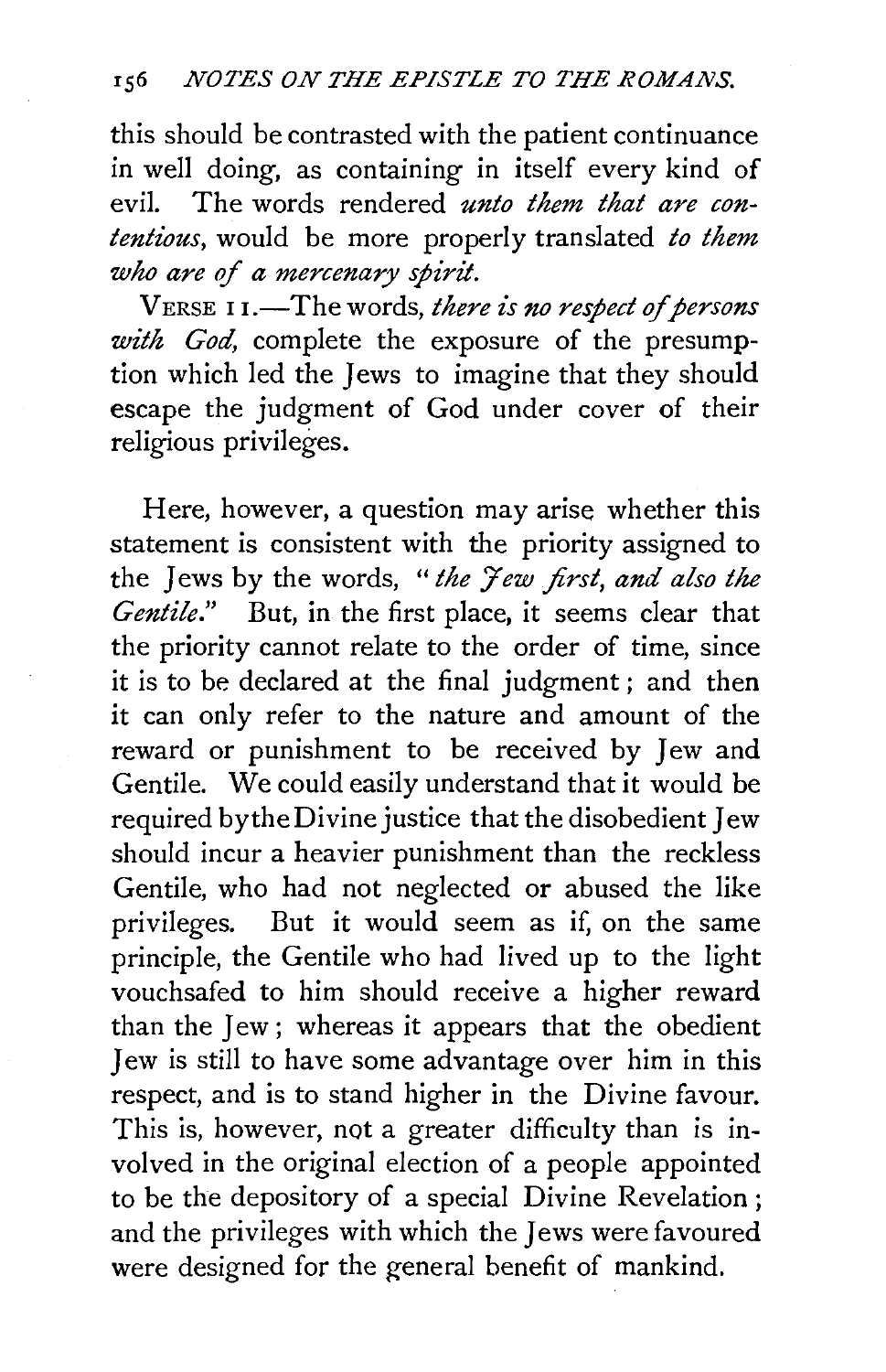VERSE 12.-As many as have sinned without law, *shall also perish without law.* As many as have sinned without the knowledge of the (Mosaic) law shall perish, but not because they will be tried by that law or according to its rule. And as many as have sinned in the law, or while subject to the law, shall be judged by the law ; and the reason given for this in Verse 13 is, that at the final judgment the question will not be as to the hearing, but as to the doing, of the law. The hearing of the law is here mentioned, because it was generally known, not through reading, but through the hearing of it when read in the synagogues.

Here in our Version begins a parenthesis, which is made to include Verses I4, I5. Some have begun this parenthesis as far back as Verse 5. The better course seems to confine it to Verses  $14$ ,  $15$ , so that Verse 16 should describe the time at which the doers of the law shall be justified, to the exclusion of those who are hearers of it only, as the day when God shall judge the secrets of men, by Jesus Christ according to the Gospel preached by St. Paul.

VERSE I4.-Do *by nature:* that is, without the aid of any such Revelation as was made to the Jews, and only in obedience to the dictates of their conscience, which stood to them in the stead of the Mosaic law, so that they might be said to be a law unto themselves.

VERSE I5.- *Which shew the work* of *the law written in their hearts :* that is, inasmuch as they shew that the work of the law, the course of conduct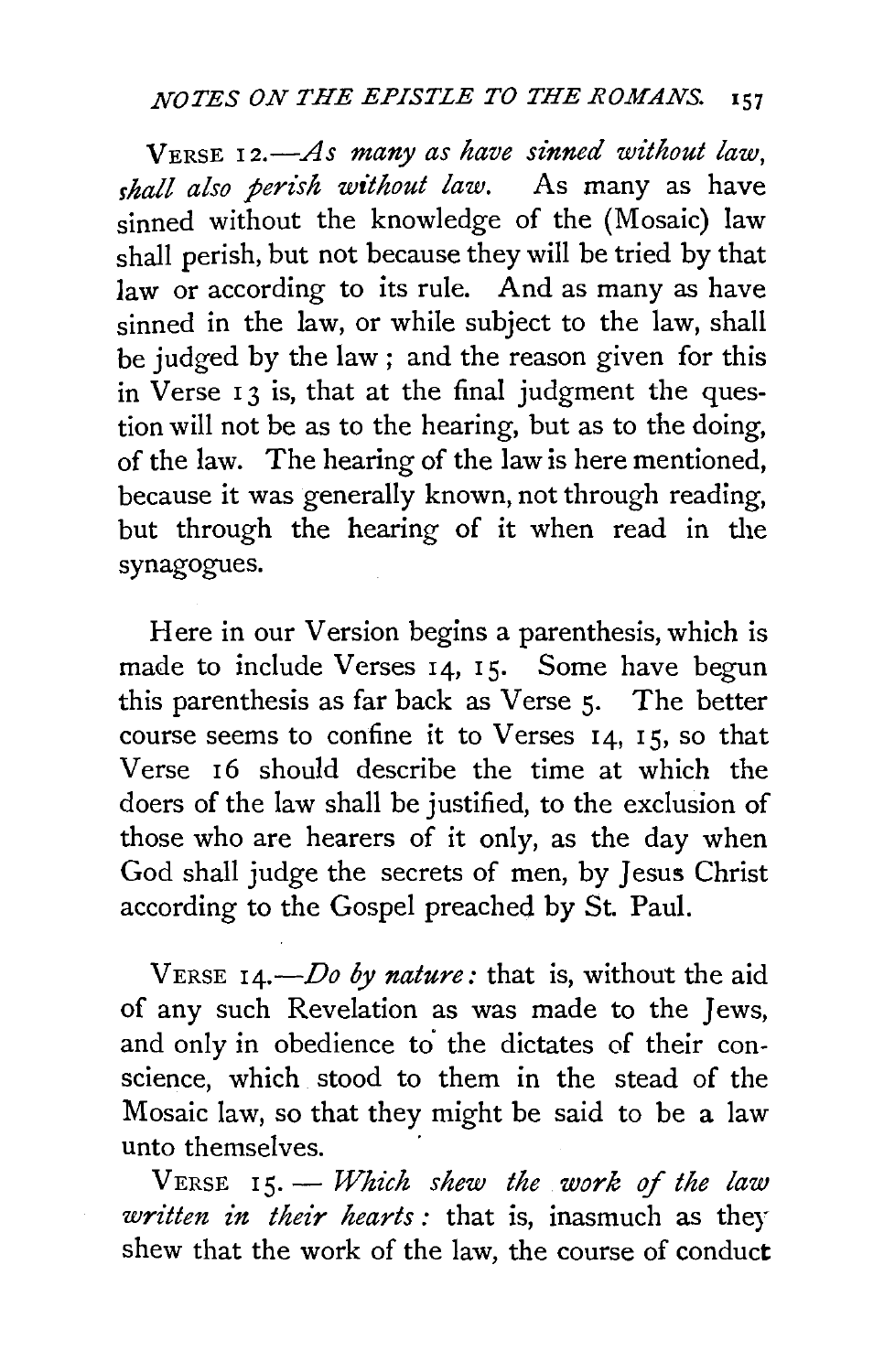prescribed by the law, is written in their hearts ; the evidence of this fact, given by their actions, being confirmed by the inward witness of their conscience, and also by the judgmerits which they pronounced in accusation or excuse of one another.

VERSE 17.<sup>-*Thou restest in the law*: thou placest</sup> thy reliance on the law as thy distinguishing privilege, and makest thy boast of God, pridest thyself upon God, as enjoying his special favour in the knowledge of his will and the discernment of things *that are more excellent* in which thou hast been *instructed out of the law.* 

VERSE 20.-*Which hast the form of knowledge and of the truth in the law*. It is a total misconception of the Apostle's argument to suppose that *the\_form*  is contrasted with the *substance* and *reality,* as in the Second Epistle to Timothy (Chap. iii. 5). Some are said *to have a form of godliness, but to deny the bower thereof.* Here "form" is used in an entirely different sense. The form of a thing is that by means of which it is perceived, either by the senses or by the mind. As the impression made by a seal, or an image reflected by a glass, so the form of knowledge and of the truth contained in the law is that distinct exhibition of knowledge and of the truth which the law presents. The Jew is said to have the form as something outside of himself and embodied in the law.

VERSE 24.-The passage referred to appears to be taken from Isaiah (Chap. lii.  $5$ ): *My name continually*, *every day, is blasphemed.* The Gentiles judge of God by the the character of his worshippers.

VERSE  $25 -$ The outward sign without the thing signified is worse than worthless; but the thing sig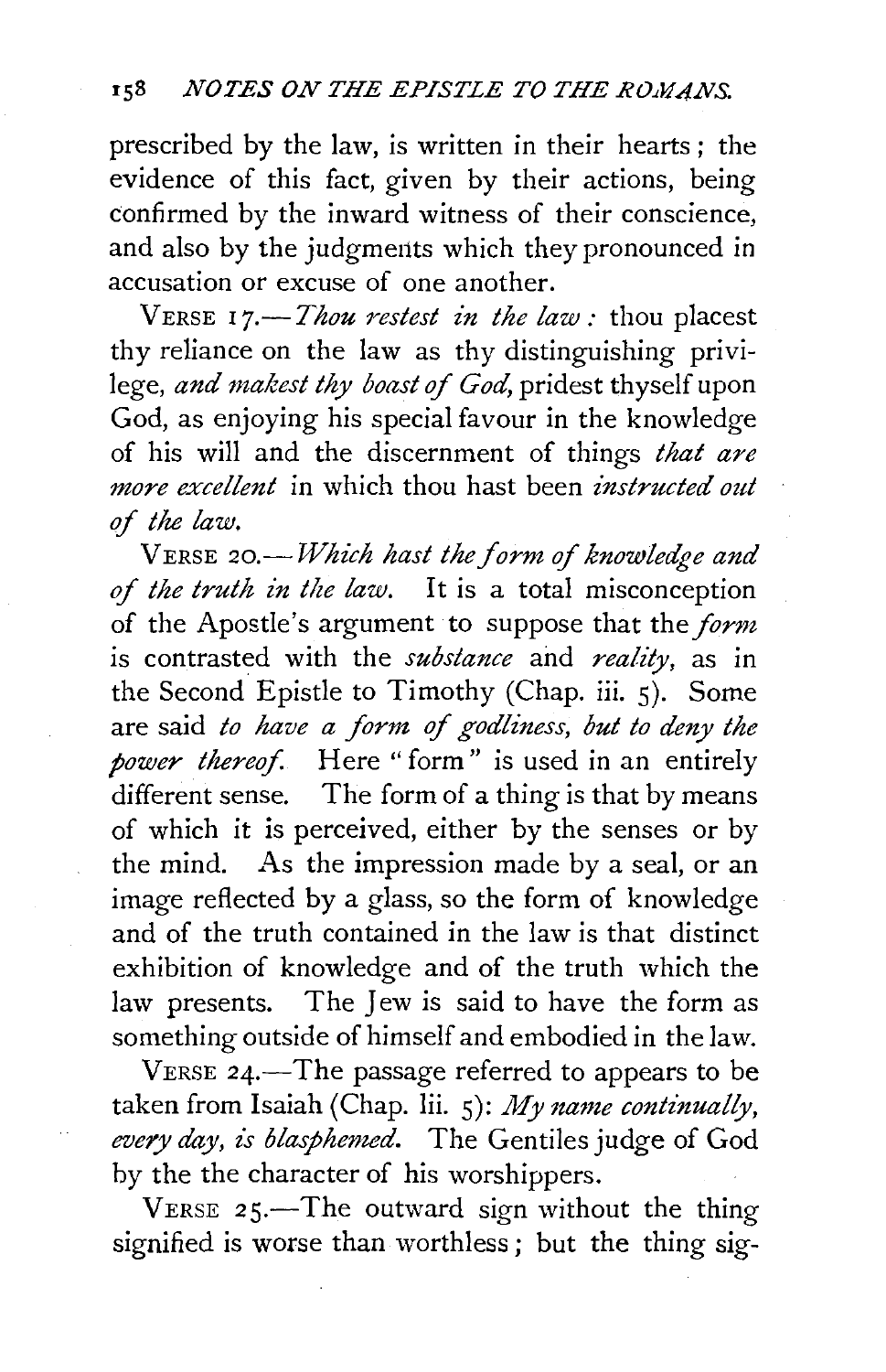nified retains all its value, though separate from the outward sign, when the separation is the effect, not of human self-will, but of a Divine appointment.

VERSE *26.-Shall n9t his uncircumcision be counted for circumcision?* that is, be accepted as equivalent to it.

VERSE 27.-And shall not uncircumcision which is *by nature,* if *it fulfil the law:* that is, Shall not the uncircumcision, which fulfils the law without any other aid than that which is granted to all mankind, judge thee *?--Judge thee,* by putting thee to shame for the abuse of thy peculiar privileges.——*Who by the letter and circumcision dost transgress the law :* that is, notwithstanding that thou hast the privilege of a written law and a visible ordinance. The preposition in, *ota*   $\gamma \rho \dot{\alpha} \mu \mu \alpha \tau$ os  $\kappa \dot{\alpha}$   $\pi \epsilon \rho \nu \tau \rho \mu \eta \gamma$ , signifies, according to the usage of classical Greek writers, the state of things or circumstances in or under which anything is done, as in the case of a march accompanied by music.

VERSE *28.-For he is not a Jew which is one outwardly.* To Jewish readers this assertion, which to Christians, in the light of the Sermon on the Mount sounds self-evident and almost commonplace, must have appeared to be the wildest of paradoxes. For what is a Jew which is one outwardly ? He is one who is seen to be living in the observance of all the precepts of the Levitical law, such as the sabbatical rest, the festivals and fasts, tlre abstinence from certain kinds of food, the ablution of persons and things, and the like, by which he was conspicuously distinguished from all around him. And these were the things on which he set the highest value, both as his clearest title to the Divine favour and as raising him above the rest of mankind. Whereas St. Paul here